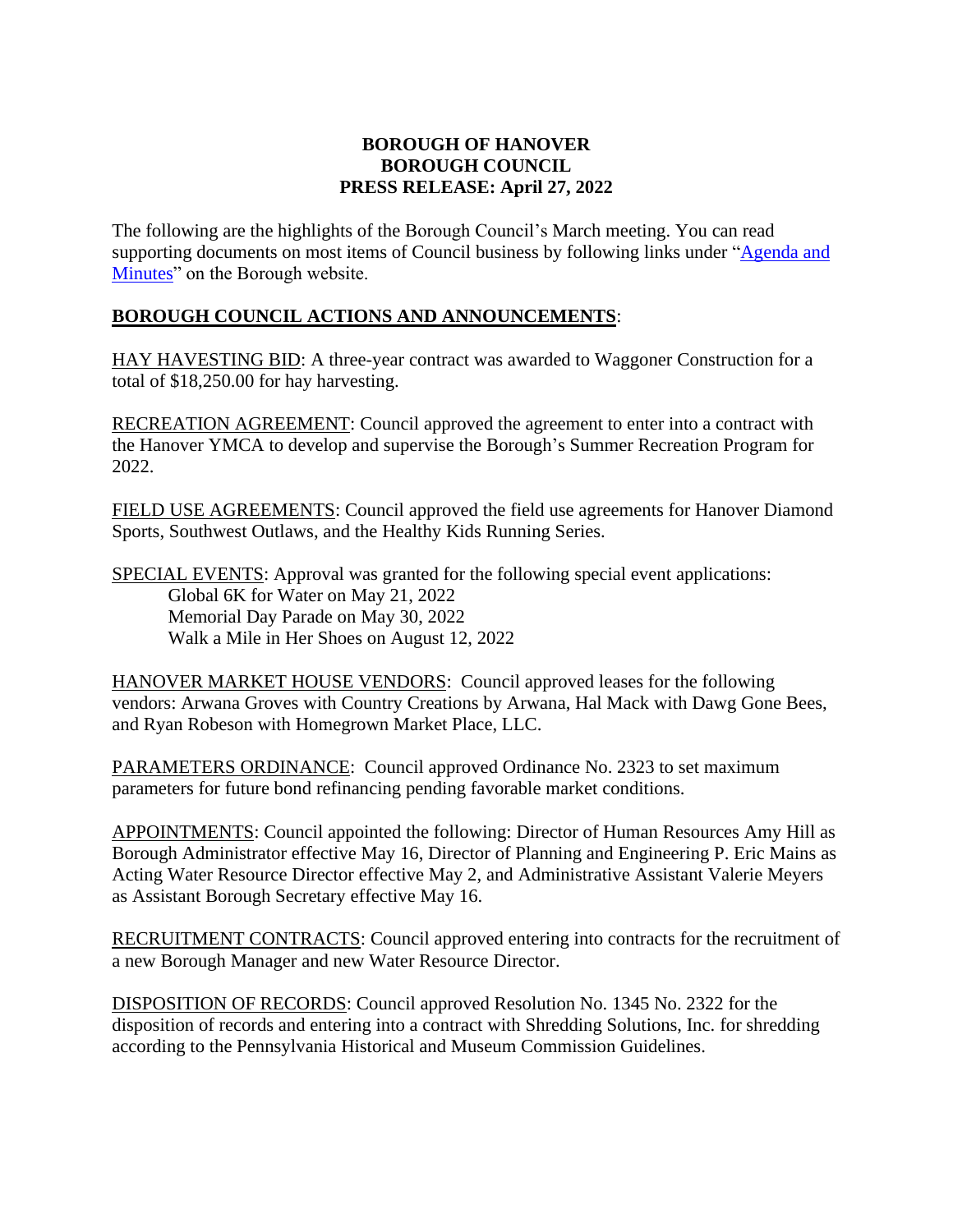ADVERTISEMENT OF ZONING ORDINANCE AMENDMENT: Council accepted the recommendation of the Hanover Borough Planning Commission to advertise a Zoning Ordinance amendment including regulations regarding short term rentals for a public hearing and intention to adopt at the May 25, 2022 Hanover Borough Council meeting with the public hearing occurring at 6:30 p.m., prior to the Council meeting.

DEED OF DEDICATION FOR GATEWAY DRIVE: Council adopted Ordinance No 2322 accepting the deed of dedication for Gateway Drive and opening said street as a public right of way.

RELEASE OF PUBLIC IMPROVEMENTS BOND: Council approved to release the public improvements bond for the Greater Hanover Area Housing Corporation for Randolph Street for 4 (four) units.

APPROVAL OF SUBDIVISION PLAN: Council approved Resolution No. 1344 for approval of the Charles Street Subdivision Plan.

PUCHASE OF EQUIPMENT: Council approved the capital purchase for leak detection equipment at a cost of \$27,150 funded by water reserves.

CAPITAL PROJECT AT WATER FILTER PLANT: Council approved a budgeted capital purchase and installation of variable frequency drive from Gettle at a cost of \$17,000.

WATER DEPARTMENT MATERIALS & SUPPLIES: Council approved to reject all Water Department materials and supplies including ductile iron pipe and fittings, brass service line material, copper tubing, road and service materials, tapping sleeves, tapping valves and gate valves and to pursue purchasing through the COSTARS program to garner better pricing.

TEMPORARY FENCING: Council approved the installation of temporary fencing at Wirt Park with fencing costs to be funded by the YWCAA for the YWCA children's program.

LIBRARY ROOF REPLACEMENT: Council approved the Guthrie Memorial Library roof replacement project continuance of project design as currently underway and previously contracted.

BUCHART HORN DESIGN AND CONCEPT: Council authorized Buchart Horn to develop a design and site concept for a combined public administration / public safety facility at the North Street Public Works site and a Public Works campus at the former Regional Wastewater Treatment Plant site to house the Public Works Department and the Water Resources Department funded from the Capital Improvement Reserve Fund.

BARE CENTER DESIGN: Council authorized Buchart Horn to evaluate and develop design concepts for improvements to the Bare Center at Guthrie Memorial Library funded from the Capital Improvements Reserve Fund.